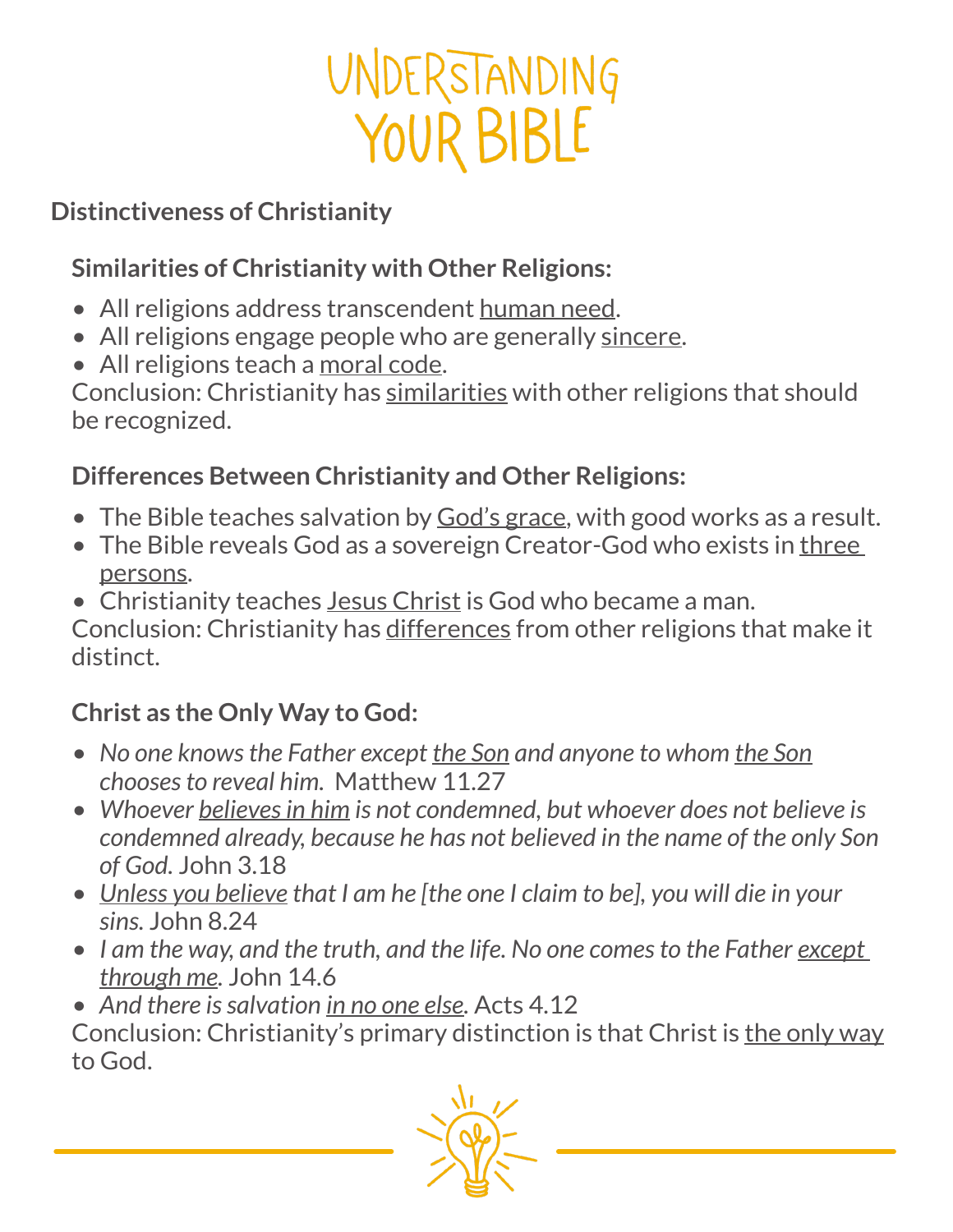# **A Classic Passage**

Acts 4: The Church Preaches Jesus as the Only Way

- Peter and John are arrested in Jerusalem for preaching salvation in Jesus.
- Peter testifies that the resurrected Jesus healed the crippled man in their midst.
- Peter rebukes his listeners for rejecting Jesus.
- Peter boldly declares Jesus as God's only savior.

### **A Step to Grow**

This week prepare to diffuse the emotional bomb triggered by Christianity's exclusive claim that Jesus is the only way.

### **Looking Ahead**

• This fall we will launch a ten-week study of the Book of Jonah: Jonah, The Runaway Prophet.

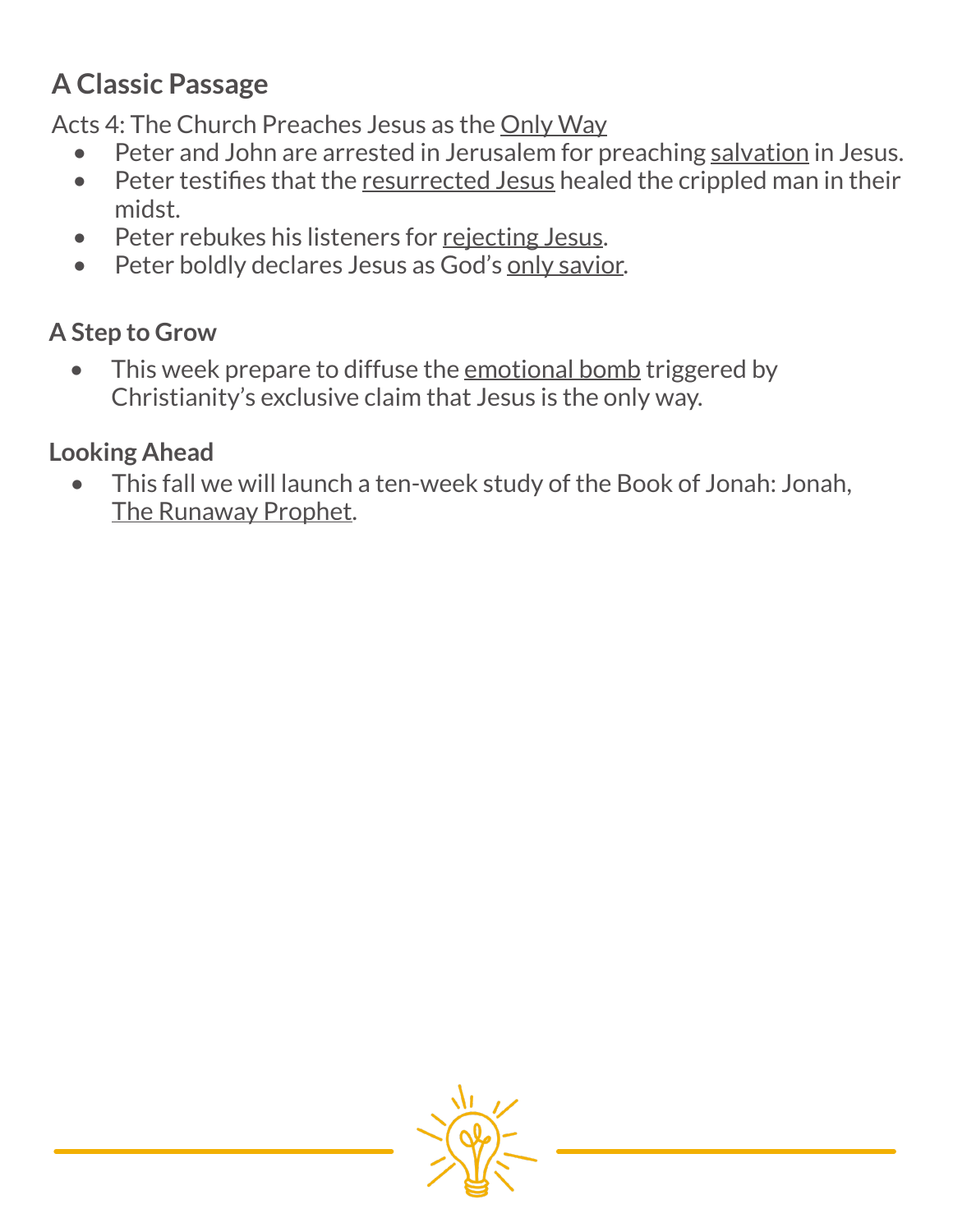# UNDERSTANDING **YOUR BIBLE**

### **Distinctiveness of Christianity**

## **Similarities of Christianity with Other Religions:**

- All religions address transcendent \_\_\_\_\_\_\_\_\_\_\_\_\_\_\_\_\_\_\_\_\_\_\_\_\_\_.
- All religions engage people who are generally \_\_\_\_\_\_\_\_\_\_\_\_\_\_\_.
- All religions teach a .

• All religions teach a \_\_\_\_\_\_\_\_\_\_\_\_\_\_\_\_\_\_\_\_\_.<br>Conclusion: Christianity has \_\_\_\_\_\_\_\_\_\_\_\_\_\_\_\_\_\_\_\_\_\_\_ with other religions that should be recognized.

### **Differences Between Christianity and Other Religions:**

- The Bible teaches salvation by \_\_\_\_\_\_\_\_\_, with good works as a result.
- The Bible reveals God as a sovereign Creator-God who exists in \_\_\_\_\_\_\_

 . • Christianity teaches \_\_\_\_\_\_\_\_\_\_\_\_\_\_\_\_\_\_\_\_ is God who became a man. Conclusion: Christianity has  $\sqrt{2\pi}$  from other religions that make it distinct.

# **Christ as the Only Way to God:**

- No one knows the Father except \_\_\_\_\_\_\_\_\_ and anyone to whom \_\_\_\_\_\_\_ *chooses to reveal him.* Matthew 11.27
- Whoever <u>comes and *whoever*</u> is not condemned, but whoever does not *believe is condemned already, because he has not believed in the name of the only Son of God.* John 3.18
- *that I am he [the one I claim to be], you will die in your sins.* John 8.24
- *• I am the way, and the truth, and the life. No one comes to the Father .* John 14.6

• And there is salvation **example 20 and there is salvation** Conclusion: Christianity's primary distinction is that Christ is to God.